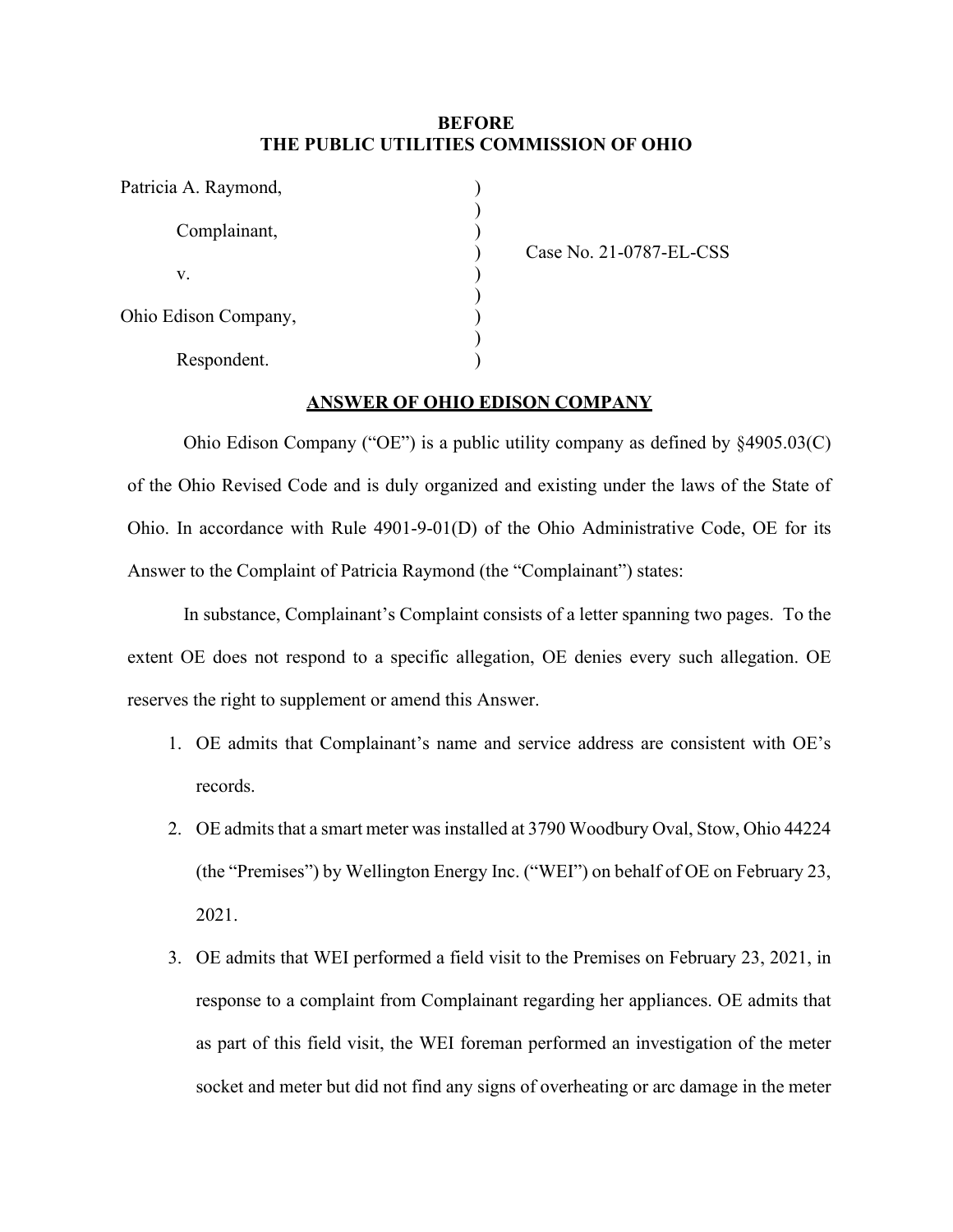that would indicate whether a surge had occurred during or prior to the meter exchange.

- 4. OE admits that that Complainant filed and OE denied a claim for damage to Complainant's appliances.
- 5. OE lacks knowledge or information sufficient to respond to the remaining allegations of the Complaint, and therefore denies the same.

## **AFFIRMATIVE DEFENSES**

- 1. The Complaint fails to set forth reasonable grounds for Complaint, as required by Section 4905.26, Revised Code.
- 2. The Complaint fails to name a necessary party as a defendant.
- 3. The Complaint fails to state a claim upon which relief can be granted.
- 4. The Commission lacks subject matter jurisdiction over some or all of Complainant's claims.
- 5. OE reserves the right to raise other defenses as warranted by discovery in this matter.

**WHEREFORE**, OE respectfully requests an Order dismissing the Complaint with prejudice and granting OE all other necessary and proper relief.

Respectfully submitted

/s/ *Mark K Norris* Mark K. Norris (0092222) Counsel of Record BENESCH, FRIEDLANDER, COPLAN & ARONOFF LLP 200 Public Sq., Ste. 2300 Cleveland, Ohio 44114 (216) 363-4500 [mnorris@beneschlaw.com](mailto:mnorris@beneschlaw.com)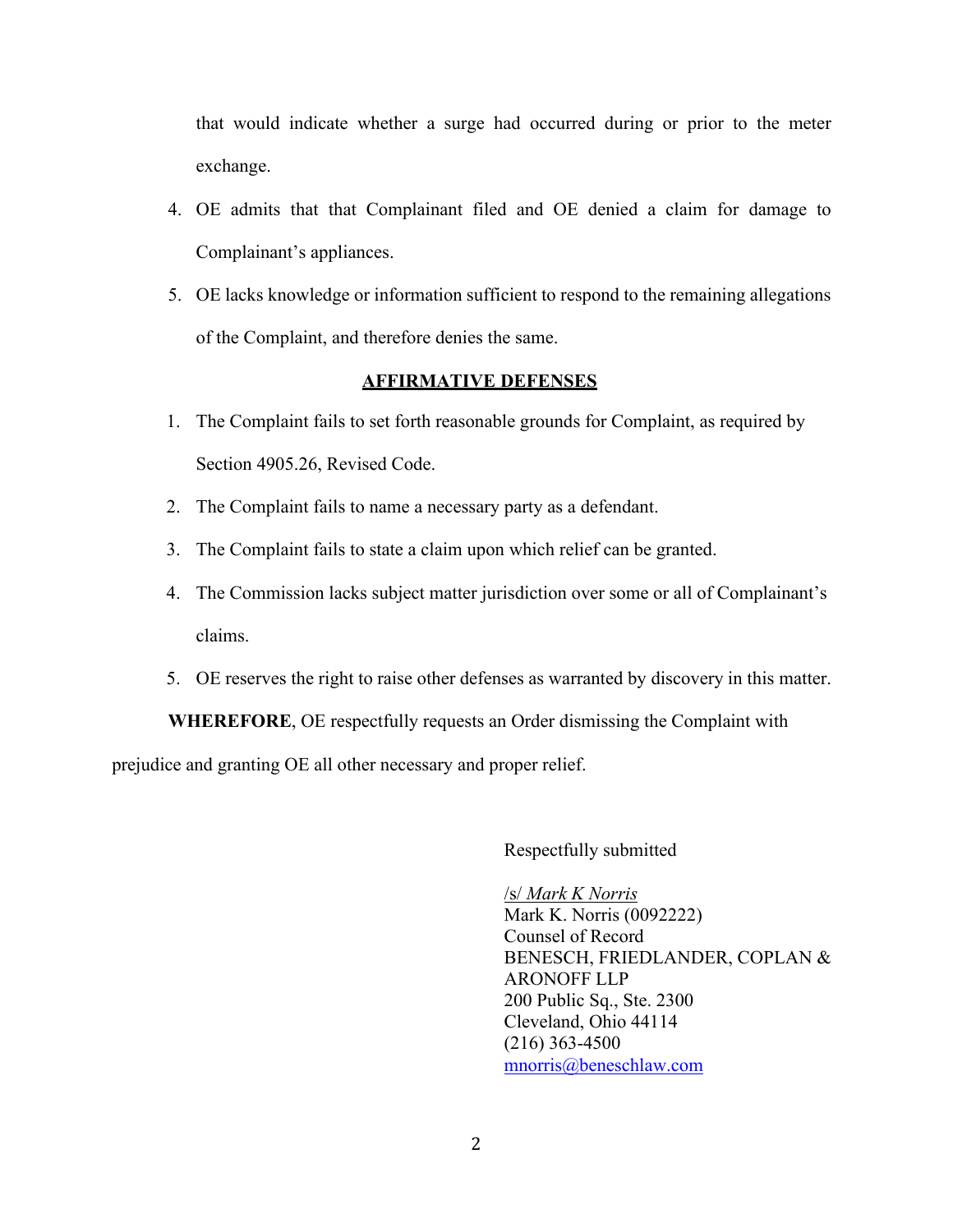Emily V. Danford (0090747) OHIO EDISON COMPANY 76 South Main Street Akron, OH 44308 (330) 384-5849 [edanford@firstenergycorp.com](mailto:edanford@firstenergycorp.com)

*Attorneys for Ohio Edison Company*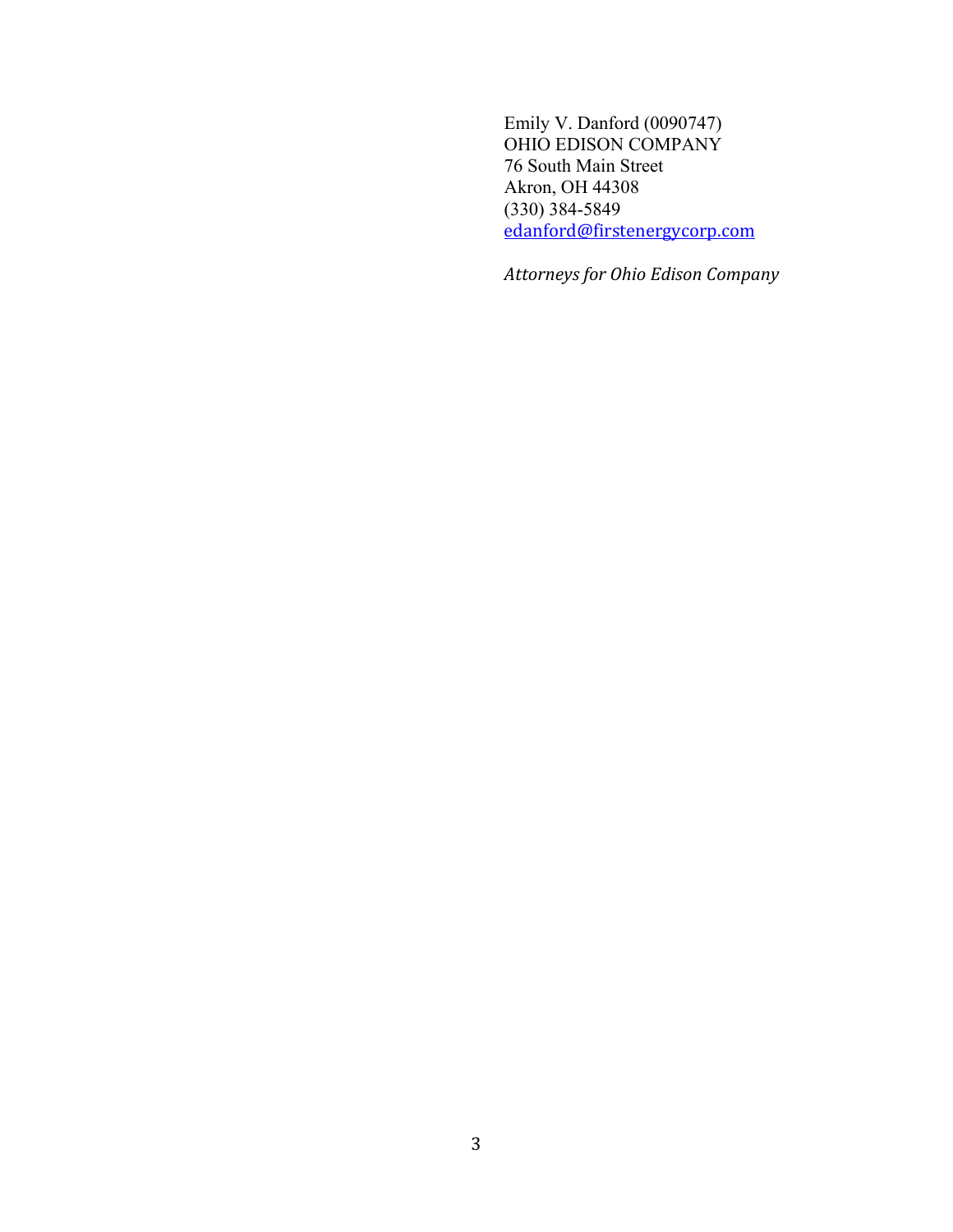## **CERTIFICATE OF SERVICE**

On July 28, 2021, the foregoing Answer of Ohio Edison Company was filed on the Public Utilities Commission of Ohio's Docketing Information System. The PUCO's e-filing system will electronically serve notice of the filing of this document on all parties of record in this proceeding. A copy has also been sent by U.S. Mail to the following:

Patricia A. Raymond 3790 Woodbury Oval Stow, Ohio 44224

A copy has also been sent by email to the following:

jetack@aol.com

/s/ *Mark K. Norris Attorney for Ohio Edison Company*